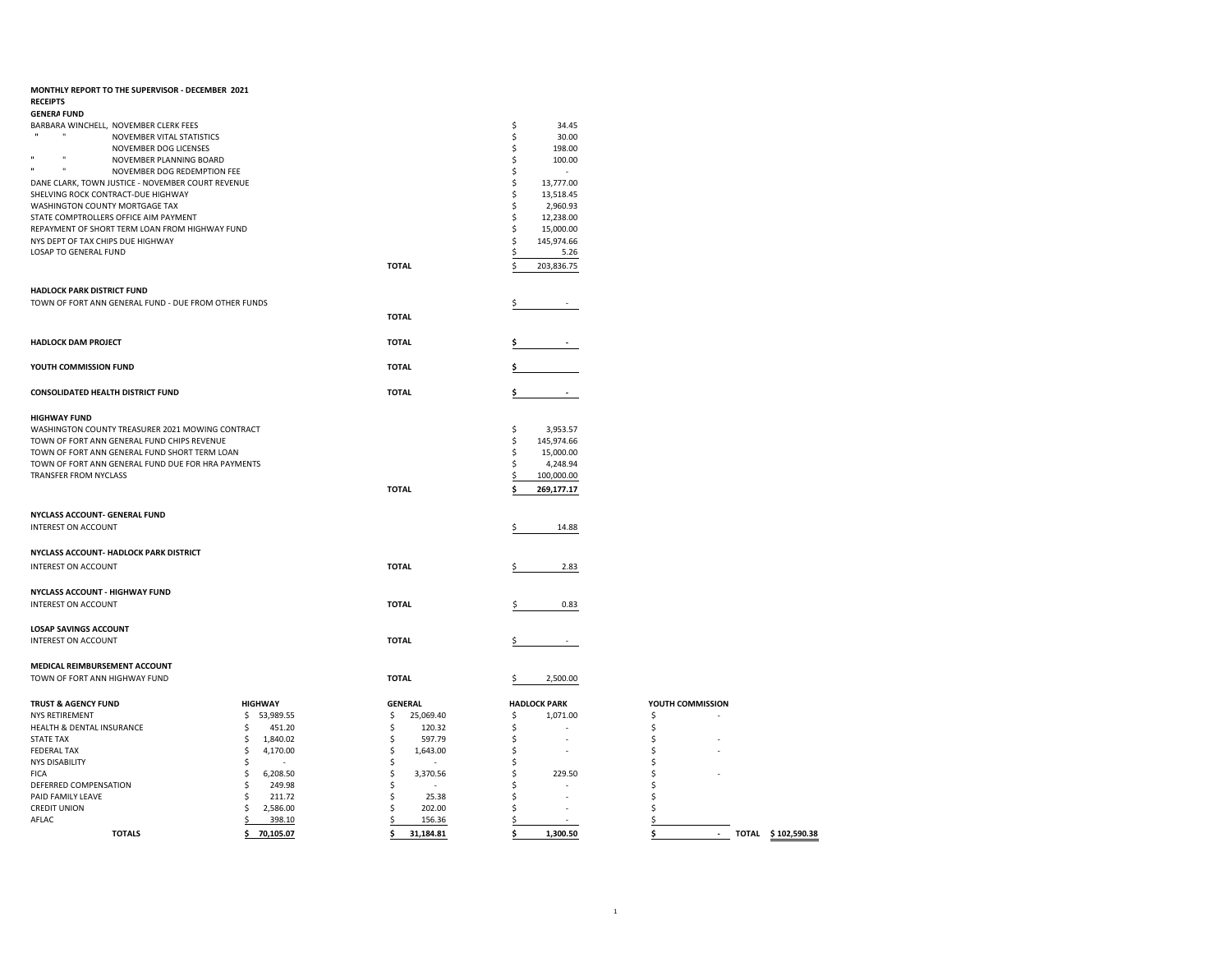| GENERAL FUND                                               |              |    |            | <b>HIGHWAY TOWN WIDE</b>       |      |            |
|------------------------------------------------------------|--------------|----|------------|--------------------------------|------|------------|
| STATE COMPTROLLER - STATE SHARE OF JUSTICE COURT REVENUE - |              | \$ | 4,507.00   | <b>ABSTRACT</b>                | \$   | 24,627.16  |
| PAYROLL                                                    |              | \$ | 19,348.35  | <b>HEALTH INSURANCE</b>        | \$   | 2,500.00   |
| TOWN SHARE FICA                                            |              | \$ | 1,685.28   | PAYROLL                        | Ś    | 44,386.02  |
| TOWN BOARD EXPENSE                                         |              | Ś  | 71.15      | TOWN SHARE FICA                |      | 3,104.25   |
| SUPERVISORS EXPENSE                                        |              | \$ | 406.52     | STATE RETIREMENT CONTRIBUTION  | \$   | 27,242.00  |
| CENTRAL COMMUNICATIONS                                     |              | \$ | 318.81     | TOWN OF FORT ANN GENERAL       | \$   | 15,000.00  |
| <b>ATTORNEY EXPENSE</b>                                    |              | \$ | 759.50     |                                |      | 116,859.43 |
| TOWN OF FORT ANN HWY FUND DUE /HRA PAYMENTS                |              | Ś  | 4,248.94   | HIGHWAY FUND-OUTSIDE VILLAGE   | (DB) |            |
| REGISTRAR VITAL STATISTICS                                 |              | \$ |            | STATE RETIREMENT CONTRIBUTION  | \$   | 25,588.00  |
| JUSTICE COURT EXPENSE                                      |              | Ś  | ٠          | ABSTRACT                       | \$   | 22,080.94  |
| <b>BUILDINGS/EQIPMENT</b>                                  |              | \$ | 8,854.00   |                                | \$   | 47,668.94  |
| TOWN CLERK EXPENSE                                         |              | \$ | 747.00     | <b>TOTAL</b>                   | \$   | 164,528.37 |
| TOWN OF FORT HIGHWAY FUND LOAN                             |              | \$ | 15,000.00  |                                |      |            |
| <b>CENTRAL PRINTINGS</b>                                   |              | Ś  | 500.00     | <b>TRUST &amp; AGENCY FUND</b> |      |            |
| PLANNING BOARD EXPENSE                                     |              | \$ | 680.00     | AFLAC                          | \$   |            |
| ASSESSOR CONTRACTUAL                                       |              | Ś  | 9,000.00   | <b>NY STATE TAX</b>            | \$   | 2,437.81   |
| <b>FUEL MANAGEMENT</b>                                     |              | Ś  |            | <b>CREDIT UNION</b>            | \$   | 2,788.00   |
| SUPERINTENDENT OF HIGHWAYS                                 |              |    | 150.00     | RETIREMENT                     | \$   | 80,129.95  |
| DOG CONTROL                                                |              |    | 65.95      | HEALTH INSURANCE               | \$   | ٠          |
| SAFETY INSPECTION                                          |              | Ś  | 58.38      | NYS DEFERRED COMP              | \$   | 249.98     |
| CHIPS REVENUE TO HIGHWAY FUND                              |              | \$ | 145,974.66 | <b>DISABILITY</b>              |      |            |
| TRAFFIC CONTROL                                            |              | Ś  |            | <b>FICA</b>                    | \$   | 9,808.56   |
| <b>STREET LIGHTS</b>                                       |              | \$ | 208.86     | <b>FEDERAL TAX</b>             |      | 5,813.00   |
| WASHINGTON COUNTY TREASURER                                |              | \$ | ٠          | <b>TOTAL</b>                   | \$   | 101,227.30 |
| TRUST AGENCY FUND RETIREMENT CONTRIBUTION                  |              | \$ | 24,477.00  |                                |      |            |
| FUEL MANAGEMENT                                            |              | Ś  | 253.35     |                                |      |            |
| DISABILITY INSURANCE                                       |              | Ś  |            |                                |      |            |
| <b>BUILDINGS EXPENSE</b>                                   |              |    | 3,523.86   |                                |      |            |
|                                                            |              | \$ | 240,838.61 |                                |      |            |
| <b>HADLOCK PARK DISTRICT</b>                               |              |    |            |                                |      |            |
| PAYROLL                                                    |              | \$ | 1,500.00   |                                |      |            |
| TOWN SHARE FICA                                            |              | \$ | 114.75     |                                |      |            |
| ABTRACT                                                    |              |    | 4,500.00   |                                |      |            |
|                                                            | <b>TOTAL</b> |    | 6,114.75   |                                |      |            |
| YOUTH COMMISSION FUND                                      |              |    |            |                                |      |            |
|                                                            |              |    |            |                                |      |            |
| ABSTRACT                                                   |              |    |            |                                |      |            |
|                                                            | <b>TOTAL</b> |    |            |                                |      |            |
|                                                            |              |    |            |                                |      |            |
| <b>HADLOCK DAM PROJECT</b>                                 | <b>TOTAL</b> |    |            |                                |      |            |
|                                                            |              |    |            |                                |      |            |
| <b>CONSOLIDATED HEALTH</b>                                 | <b>TOTAL</b> | \$ |            |                                |      |            |
|                                                            |              |    |            |                                |      |            |
| NYCLASS ACCOUNT - GENERAL FUND                             |              |    |            |                                |      |            |
| TRANSFER FROM GENERAL FUND                                 | <b>TOTAL</b> |    |            |                                |      |            |
|                                                            |              |    |            |                                |      |            |
| NYCLASS ACCOUNT-HADLOCK PARK DISTRICT                      |              |    |            |                                |      |            |
| TRANSFER TO HADLOCK PARK CHECKING                          | <b>TOTAL</b> | \$ | $\sim$     |                                |      |            |
|                                                            |              |    |            |                                |      |            |
| NYCLASS ACCOUNT - HIGHWAY FUND                             |              |    |            |                                |      |            |
| TRANSFER TO HIGHWAY CHECKING ACCOUNT                       | <b>TOTAL</b> |    | 100,000.00 |                                |      |            |
|                                                            |              |    |            |                                |      |            |
| <b>LOSAP SAVINGS ACCOUNT</b>                               |              |    |            |                                |      |            |
| TOWN OF FORT ANN GENERAL FUND DUE FROM OTHER FUNDS         | <b>TOTAL</b> |    | 5.26       |                                |      |            |
|                                                            |              |    |            |                                |      |            |
| MEDICAL REIMBURSEMENT ACCOUNT                              |              |    |            |                                |      |            |
| AC TRANSFER TO CDPHP SETTLEMENTS                           | <b>TOTAL</b> | \$ | 1,403.09   |                                |      |            |
|                                                            |              |    |            |                                |      |            |

| <b>DISBURSEMENTS</b>                                       |            |                                     |      |            |
|------------------------------------------------------------|------------|-------------------------------------|------|------------|
| <b>GENERAL FUND</b>                                        |            | <b>HIGHWAY TOWN WIDE</b>            |      |            |
| STATE COMPTROLLER - STATE SHARE OF JUSTICE COURT REVENUE - | 4.507.00   | <b>ABSTRACT</b>                     |      | 24.627.16  |
| PAYROLL                                                    | 19.348.35  | <b>HEALTH INSURANCE</b>             |      | 2,500.00   |
| TOWN SHARE FICA                                            | 1.685.28   | PAYROLL                             |      | 44,386.02  |
| TOWN BOARD EXPENSE                                         | 71.15      | <b>TOWN SHARE FICA</b>              |      | 3,104.25   |
| SUPERVISORS EXPENSE                                        | 406.52     | STATE RETIREMENT CONTRIBUTION       |      | 27,242.00  |
| CENTRAL COMMUNICATIONS                                     | 318.81     | TOWN OF FORT ANN GENERAL            |      | 15.000.00  |
| <b>ATTORNEY EXPENSE</b>                                    | 759.50     |                                     |      | 116,859.43 |
| TOWN OF FORT ANN HWY FUND DUE /HRA PAYMENTS                | 4.248.94   | <b>HIGHWAY FUND-OUTSIDE VILLAGE</b> | (DB) |            |
| REGISTRAR VITAL STATISTICS                                 |            | STATE RETIREMENT CONTRIBUTION       |      | 25,588.00  |
| <b>JUSTICE COURT EXPENSE</b>                               |            | ABSTRACT                            |      | 22,080.94  |
| BUILDINGS/EQIPMENT                                         | 8,854.00   |                                     |      | 47,668.94  |
| TOWN CLERK EXPENSE                                         | 747.00     | <b>TOTAL</b>                        |      | 164.528.37 |
| TOWN OF FORT HIGHWAY FUND LOAN                             | 15,000.00  |                                     |      |            |
| <b>CENTRAL PRINTINGS</b>                                   | 500.00     | <b>TRUST &amp; AGENCY FUND</b>      |      |            |
| PLANNING BOARD EXPENSE                                     | 680.00     | AFLAC                               |      |            |
| <b>ASSESSOR CONTRACTUAL</b>                                | 9.000.00   | <b>NY STATE TAX</b>                 |      | 2,437.81   |
| <b>FUEL MANAGEMENT</b>                                     |            | <b>CREDIT UNION</b>                 |      | 2,788.00   |
| SUPERINTENDENT OF HIGHWAYS                                 | 150.00     | RETIREMENT                          |      | 80,129.95  |
| DOG CONTROL                                                | 65.95      | <b>HEALTH INSURANCE</b>             |      |            |
| <b>SAFFTY INSPECTION</b>                                   | 58.38      | NYS DEFERRED COMP                   |      | 249.98     |
| CHIPS REVENUE TO HIGHWAY FUND                              | 145.974.66 | <b>DISABILITY</b>                   |      |            |
| TRAFFIC CONTROL                                            |            | <b>FICA</b>                         |      | 9,808.56   |
| <b>STREET LIGHTS</b>                                       | 208.86     | <b>FEDERAL TAX</b>                  |      | 5,813.00   |
| <b>WASHINGTON COUNTY TREASURER</b>                         |            | <b>TOTAL</b>                        |      | 101,227.30 |
|                                                            |            |                                     |      |            |